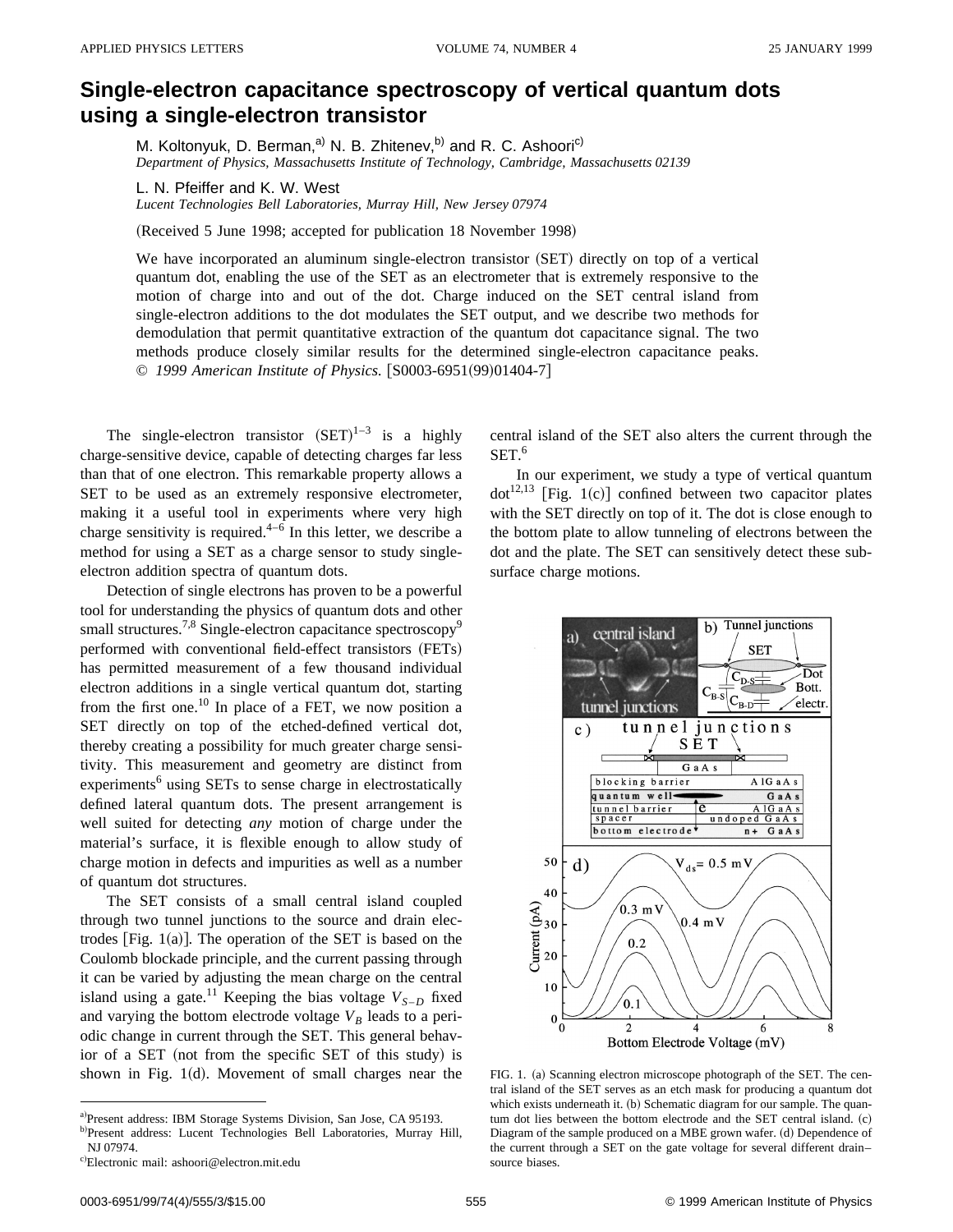

FIG. 2. (a) Ac current amplitude through the SET as a function of voltage applied to the bottom electrode. Each oscillation corresponds to one electron addition on the SET central island. (b) Calculated dependence of the SET gain on additional shunt capacitance arising from electron tunneling into the quantum dot. (c) Two neighboring single-electron additions detected by the SET. The data extracted from frequency and amplitude demodulation of the measured SET current signal (the peak extracted from amplitude modulation is given in arbitrary vertical units).

We fabricated the SET on the surface of a molecular beam epitaxy (MBE) grown GaAs/AlGaAs heterostructure<sup>9</sup> (the parameters of the growth are discussed in Ref. 7) with a quantum well 80 nm below the surface, using the standard double-angle shadow evaporation method to produce the tunnel junctions.<sup>2,6</sup> Then, the central island was used as a mask for wet etching down to the AlGaAs blocking barrier [Fig.  $1(c)$ , so as to confine the quantum dot to be directly under our SET.<sup>9</sup> By adjusting the voltage on the SET leads with respect to the bottom electrode we control the tunneling of electrons into the quantum dot.

We performed our experiments with the sample at 300 mK and in zero magnetic field so that the SET was superconducting for enhanced sensitivity.<sup>14</sup> The source–drain bias is adjusted for optimal gain.<sup>15</sup> Then, we apply a dc voltage to the bottom electrode together with a small superimposed ac excitation (20  $\mu$ V rms, 17 Hz). The SET current is measured using a current lock-in amplifier. The dc voltage is then slowly varied, and the current through the SET is recorded resulting in a signal shown in Fig.  $2(a)$ . The frequency of the measurement is sufficiently low so that all signals from the SET are in phase with the ac excitation, and the observed in-phase signal is directly proportional to the product of charge induced on the SET central island and  $dI_{\rm SET} / dQ_{\rm island}^{\rm central}$  .

The SET signal exhibits modulation in both frequency and amplitude as evident from our data [Fig. 2(a)]. The fast oscillations are due to a relatively large capacitance linking directly the bottom electrode and the central island. Sweeping the dc voltage induces single-electron additions on the SET central island and causes the amplitude of the AC current through the SET to oscillate [Fig.  $1(d)$ ].

The oscillation amplitude changes noticeably over a period of a few oscillations due to electron addition to the quantum dot [Fig.  $2(a)$ ]. In general, the charge response  $dQ<sub>S</sub>$ , induced on the SET central island by the ac excitation on the bottom electrode (acting as a gate),  $dV_B$ , can be expressed as

$$
dQ_S = \left[ C_{B-S} + \frac{C_{D-S}}{C_{D-S} + C_{B-D}} \left( C_{B-D} + \frac{dQ_D}{dV_B} \right) \right] dV_B. \quad (1)
$$

Here,  $Q_D$  is the charge on the dot,  $Q_S$  is the charge on the SET central island, and  $V_B$  is the voltage on the bottom electrode  $\begin{bmatrix} C_{B-S} \end{bmatrix}$  and all other capacitances are defined in the diagram in Fig.  $1(b)$ ]. The change in current through the SET,  $dI<sub>S</sub>$ , due to a changing  $V<sub>B</sub>$ , is proportional to the above expression, excluding factors discussed below.

Electrons are added to the quantum dot at particular values of  $V_B$ , defining a "single-electron addition spectrum.''<sup>13</sup> Between these values, and  $dQ_D/dV_B$  is zero in the above expression. When single-electron tunneling does occur, the response of the SET changes drastically because at these points  $dQ_D/dV_B$  becomes large. In fact,  $dQ_D/dV_B$  behaves as a derivative of a Fermi function, with its peak approaching infinity at zero temperature.

At gate voltages for which a single electron is added to the dot, the effective gate capacitance is greatly increased due to the contribution from  $dQ_D/dV_B$ . This creates an additional ''loading'' capacitance on the SET central island, and the width of the Coulomb blockade region of the SET shrinks, and so does the SET gain. Further, as the SET optimal source–drain biasing condition depends on the central island capacitance, fluctuations in the dot's potential cause the transistor to move away from conditions for maximum gain, thus providing another reason for diminishment of the amplitude of the SET current oscillations. Finally, electron tunneling events in the dot also change the frequency of the SET oscillations. An electron addition causes additional charge to be induced on the SET central island and thereby increases the oscillation frequency.

To extract the quantum dot capacitance signal from our data, we can exploit either frequency (inverse spacing of oscillations as a function of  $V_B$ ) or amplitude variation of the SET gain. The frequency of the Coulomb blockade oscillations is directly proportional to the charge induced on the SET central island as a result of scanning the potential of the bottom electrode only and does not depend on the shunting capacitance or any other experimental parameters. Therefore, we can directly extract the quantum dot capacitance peaks by measuring how the frequency changes when an electron tunnels into the dot, *independent* of any other experimental variables, such as temperature, biasing of the SET, etc. For this reason, we consider this method of extracting the peaks superior to the one based on examination of the amplitude modulation. We account for the envelope modulation by scaling all data peaks to unity, so that only frequency modulation remains. A frequency modulated sine wave represents these data rather well, so that taking an inverse sine of the modified data reveals the phase change in oscillations due to electrons entering the dot, while an ensuing differentiation produces the desired capacitance peak. The results for two arbitrarily selected successive electrons entering the dot successively are shown in Fig.  $2(c)$ .

Analysis of amplitude modulation of the envelope of the sine wave provides another method for determination of the capacitance. Using a simulation program,  $16,17$  we are able to